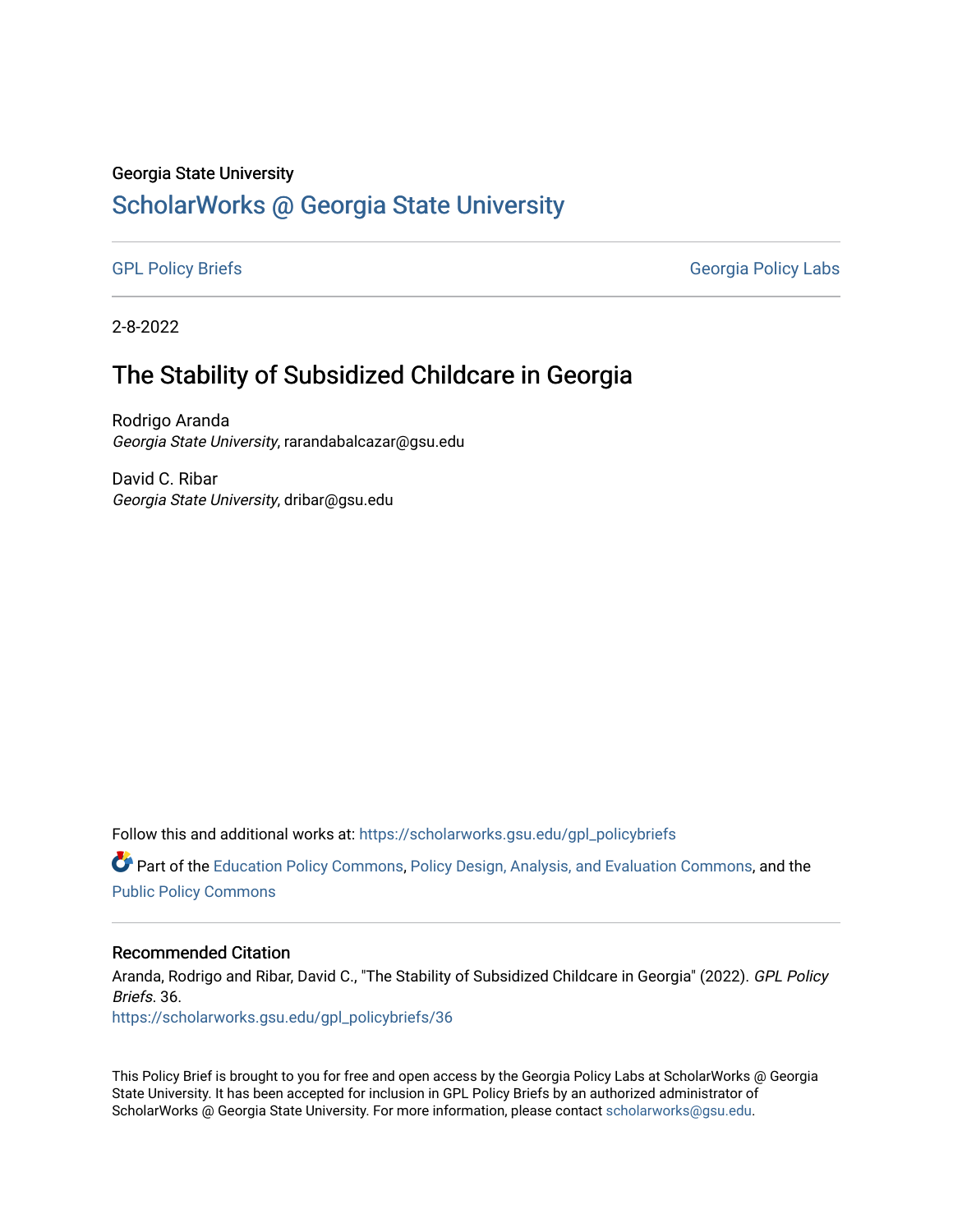# **GEORGIA POLICY LABS**

# **The Stability of Subsidized Childcare in Georgia**

Georgia's Childcare and Parent Services (CAPS) program subsidizes childcare for children in families with low incomes and in vulnerable circumstances while their parents work or pursue training. We investigated stability in the CAPS program by examining continuous, uninterrupted periods (i.e., spells) of children holding CAPS scholarships, receiving subsidized care from the same provider, and holding scholarships but not using them. We found that program experiences for most children are stable.

## **What did we learn?**

Most CAPS scholarship spells are stable. Nearly two-thirds are calculated to last six months or more; 30% last a year or more, and 15% last two years or more. About two-thirds of children experience a single spell of holding scholarships.

Care arrangements are also relatively stable. Only 34% of children ever change providers. However, many take breaks from their providers. Care arrangement spells tend to be shorter for older children and vary only slightly with other demographic characteristics, such as race and ethnicity.

Scholarships often go temporarily unused. Nearly two-thirds of children have spells where they hold a scholarship but do not use it. Most spells of non-use are short.

Many care arrangement spells end when families are required to renew their eligibility for CAPS services.

## **What are the policy implications?**

Georgia changed provisions of its CAPS program in 2016 to make it easier for participating families to continue their eligibility; the stability of scholarship holding and care arrangements are consistent with these changes.

The similar experiences for children from different racial and ethnic backgrounds and from rural and urban areas indicates that program outcomes are equitable.

The large numbers of children who leave the program at eligibility renewal dates may be concerning because it is unlikely that families' needs change on these specific dates.

## **Researchers**

**Published**

Rodrigo Aranda David C. Ribar

February 2022